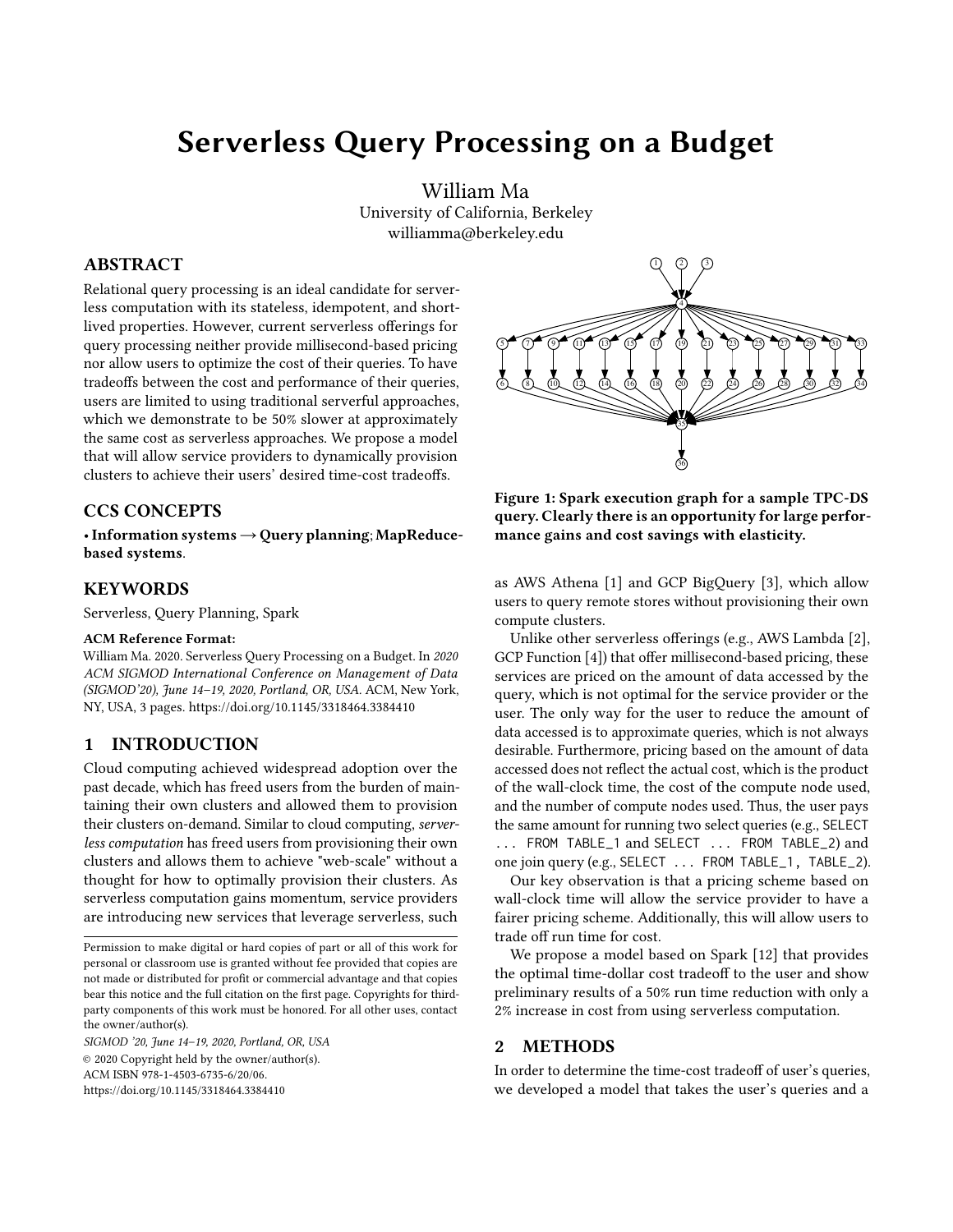sample of their data and returns the time-cost tradeoff curve to the user and the dynamic cluster provisioning sizes of the query execution to the service provider.

Because Spark is not serverless, we build our model based on a simulated version of Spark that always has access to nodes ready to load remote data and execute tasks without warming up the JVM and can have multiple Spark drivers running simultaneously, following the standard of many cloud service providers. We believe that these are reasonable requirements for cloud service providers to meet.

With this, we build a model by simulating the query execution using the data gathered when running the user's query on sampled data. Without a detailed discussion on the internals of Spark, the nodes in the Spark execution graph in figure [1](#page-0-0) represents a different stage. Each stage in a Spark query can be executed independently given that its parents have finished executing. From figure [1,](#page-0-0) stages 5, 7, ..., 33 can be run in parallel, which Spark does but it is clear that additional resources during the execution would improve performance. Additionally, each stage consists of multiple tasks that can all be run independently and in parallel. The number of tasks that can be run in parallel is limited by the number of CPUs available in the Spark cluster. We assume that the duration of task t (denoted  $t_d$ ) follows  $t_d \sim \text{Gamma}(a, b)$ , where *a* and *b* are estimated using the data we collected on the sample run. We model task runtimes as Gamma random variables since the Gamma distribution is nonnegative and exhibits long-tail behavior. Thus, this model can efficiently simulate the execution of the Spark query on a cluster that can dynamically change at any step of the execution.

#### 3 RESULTS

To demonstrate the performance gains achievable through serverless computation, we run a Spark script that executes common data science queries on the NASA HTTP server data [\[5\]](#page-2-6). Although the regular NASA HTTP data is only 200 MB, we replicated it 25× to reach a size of 5 GB and stored it in AWS S3. The executed the script on AWS EC2 m5.large (2 CPU and 4 GB RAM) instances with 2 to 64 nodes. Though the cost of a m5.large node is \$0.09 per hour, we use a cost of \$1 per second for ease of comprehension. To simulate the overhead associated with a serverless Spark, we assume that it takes 125 ms to set up a new driver to run tasks.

Demonstrating the effectiveness of the provisioned sized of the cluster in figure [2,](#page-1-0) we found the cost of running the script can vary anywhere from \$4,800 to \$2,661, with the cheapest provisioned cluster (6 nodes) running the script in 443 seconds (cost \$2,661) and the fastest provisioned cluster (64 nodes) running the script in 75 seconds (cost \$4,800). Thus, the ideal provisioned cluster can lead to savings of 50%. However, by exploiting dynamic scalablility of serverless

<span id="page-1-0"></span>

Figure 2: Time-Cost tradeoffs for serverful and serverless computation. Serverless clearly reduces the time and cost of query execution.

computing, we find that for a budget of \$2,750, we can reduce the run time by 50% (381 seconds to 190 seconds) with only a 2% increase in the cost (\$2,670 to \$2,734).

Despite the idealized setting, these results demonstrate the promise of the performance gains of serverless computation.

#### 4 RELATED WORK

Other system query optimizers, like Cherrypick [\[6\]](#page-2-7), Ernest [\[11\]](#page-2-8), and Elastisizer [\[9\]](#page-2-9), attempt to determine the optimal provisioned cluster. These papers neither determine the execution of the query at a task granularity nor take into consideration that the cluster can change during the execution of a query.

From the systems-side, there has been explorations of building systems for serverless computation. These either explore the map-reduce paradigm within a serverless context [\[8,](#page-2-10) [10\]](#page-2-11) or focus making the communication of serverless computing more efficient [\[7\]](#page-2-12).

## 5 FUTURE WORK AND CONCLUSION

In conclusion, we have shown that serverless offerings have the potential to be  $2\times$  faster than serverful offerings at approximately the same price. We are also developing a model that takes in an arbitrary query and sampled data to return a time-cost tradeoff profile with corresponding cluster provisioning. This will provide users with an understanding of how their queries will perform at various price points and service providers with a dynamic cluster provisioning for the user's desired performance.